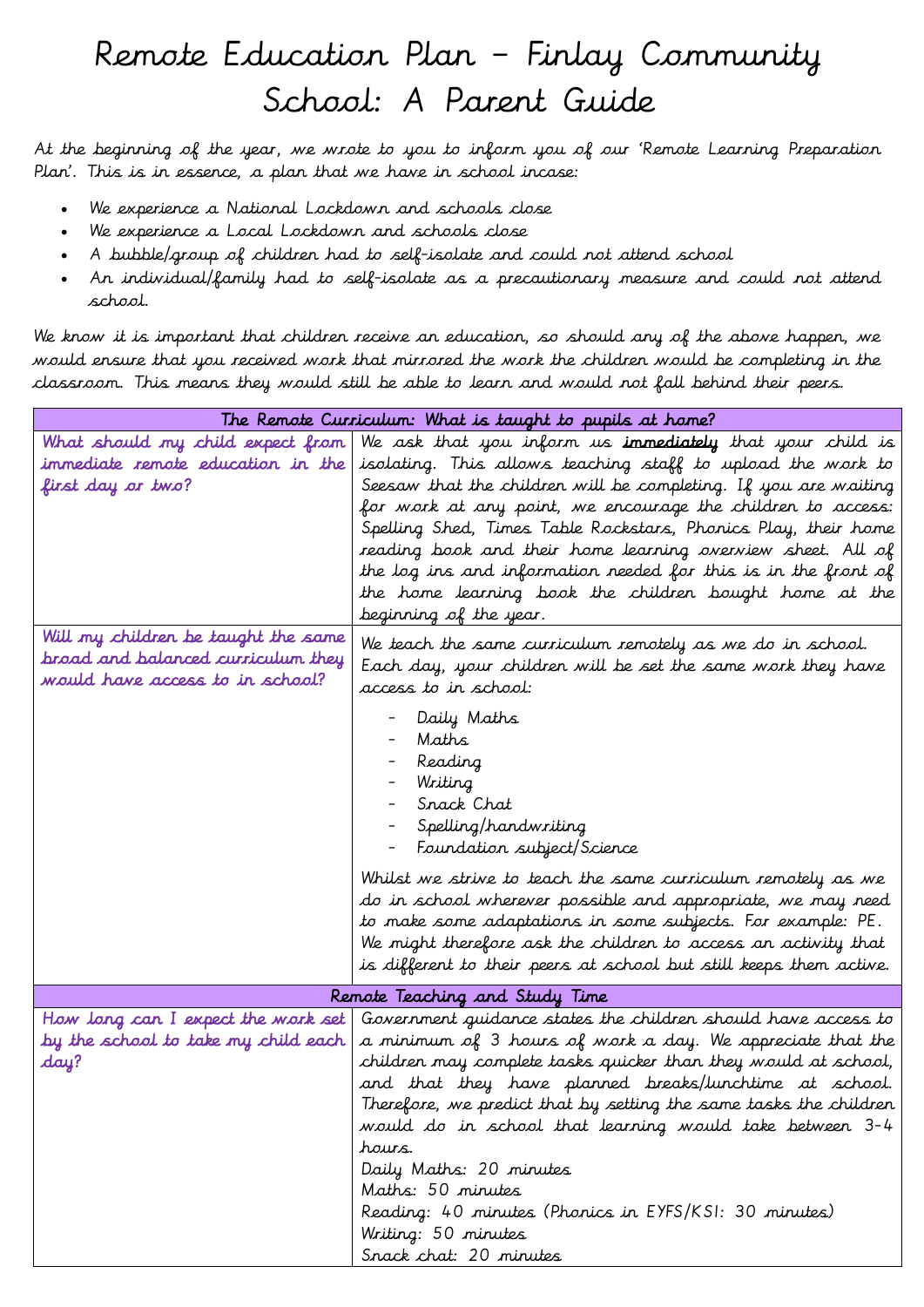|                                                                                                                            | Spelling/Handwriting: 20 minutes                                                                                                                                                                                                                                                                                                                                                                                                                                                                                                                                                                                                                                                                                                                                                                                                                                                                                                                                            |
|----------------------------------------------------------------------------------------------------------------------------|-----------------------------------------------------------------------------------------------------------------------------------------------------------------------------------------------------------------------------------------------------------------------------------------------------------------------------------------------------------------------------------------------------------------------------------------------------------------------------------------------------------------------------------------------------------------------------------------------------------------------------------------------------------------------------------------------------------------------------------------------------------------------------------------------------------------------------------------------------------------------------------------------------------------------------------------------------------------------------|
|                                                                                                                            | Foundation subjects/Science: I hour                                                                                                                                                                                                                                                                                                                                                                                                                                                                                                                                                                                                                                                                                                                                                                                                                                                                                                                                         |
|                                                                                                                            | Accessing Remote Education                                                                                                                                                                                                                                                                                                                                                                                                                                                                                                                                                                                                                                                                                                                                                                                                                                                                                                                                                  |
| How will my child access any<br>online remote education provided?                                                          | We will be using a free app called Seesaw, which is an online<br>learning journey. This app allows children to log in and complete<br>activities set by their class teacher. The children only have access<br>to their own journal and nobody else can view their work, except<br>school staff and you at home. When these activities are completed,<br>teachers can mark these and provide feedback - either written or<br>orally. Teachers can also use Seesaw to create tutorial videos and<br>oral explanations to provide support with tasks. Work will be<br>provided on Seesaw if individuals are off school and self-<br>isolating, if a bubble was to close or if we experienced a lockdown<br>- either locally or nationally.<br>We would also upload work to our website<br>via a PDF should we experience a local or<br>rational lockdown.                                                                                                                      |
|                                                                                                                            | <b>PAAID</b>                                                                                                                                                                                                                                                                                                                                                                                                                                                                                                                                                                                                                                                                                                                                                                                                                                                                                                                                                                |
| How can I use Seesaw?                                                                                                      | At the beginning of the year, your child was sent home with a QR<br>code/ text code to log in. You can either download the app from<br>the app store/ google play store on tablets/phones or log in to the<br>website using this link: https://app.seesaw.ne/#/login                                                                                                                                                                                                                                                                                                                                                                                                                                                                                                                                                                                                                                                                                                        |
| How will you support the children<br>in knowing how to use this?                                                           | Staff in school will ensure children are shown how to use Seesaw,<br>and the different tools it includes. At the beginning of the year,<br>we also emailed out a parent/child help sheet which explains some<br>of the key features.                                                                                                                                                                                                                                                                                                                                                                                                                                                                                                                                                                                                                                                                                                                                        |
| If my child does not have digital<br>or online access at home, how will<br>you support them to access remote<br>education? | At the beginning of the year, we asked you to fill in a survey<br>to state whether your child could access work on Seesaw<br>and/or the website. This is so that we are aware of who<br>would require support should their children need to learn<br>remotely.<br>There are a range of options in place to support those families<br>without internet access/technology:<br>Speak to a member of the Senior Leadership Team about<br>leasing a laptop.<br>Speak to a member of the Senior Leadership Team about<br>a data sim-card for a phone/tablet to access the internet.<br>Request a printed version of the work: this can be<br>dropped round to you where possible, sent in the post,<br>or collected if you are not isolating.<br>If you complete work on paper, photos can be uploaded<br>to Seesaw for teachers to mark, emailed to class teachers<br>via their email address on the website or dropped back<br>into school (this would then need to quarantine) |
| my child be taught<br>How will<br>remotely?                                                                                | As mentioned above, Seesaw will be used as an online platform<br>for learning. Children may also have access to:<br>Daily activities provided on Seesaw.<br>Recorded online teaching: teacher made videos on Seesaw<br>with verbal instruction and modelling (this is likely if a<br>whole bubble was to close and the teacher too was<br>working from home)<br>Links to tutorials: YouTube, BBC Bitesize, Oak Academy<br>etc.<br>Printed packs as requested<br>Reading books that are sent home weekly<br>Online programmes: Spelling Shed, Phonics Play, Oxford<br>Owl and Times Tables Rockstars                                                                                                                                                                                                                                                                                                                                                                         |